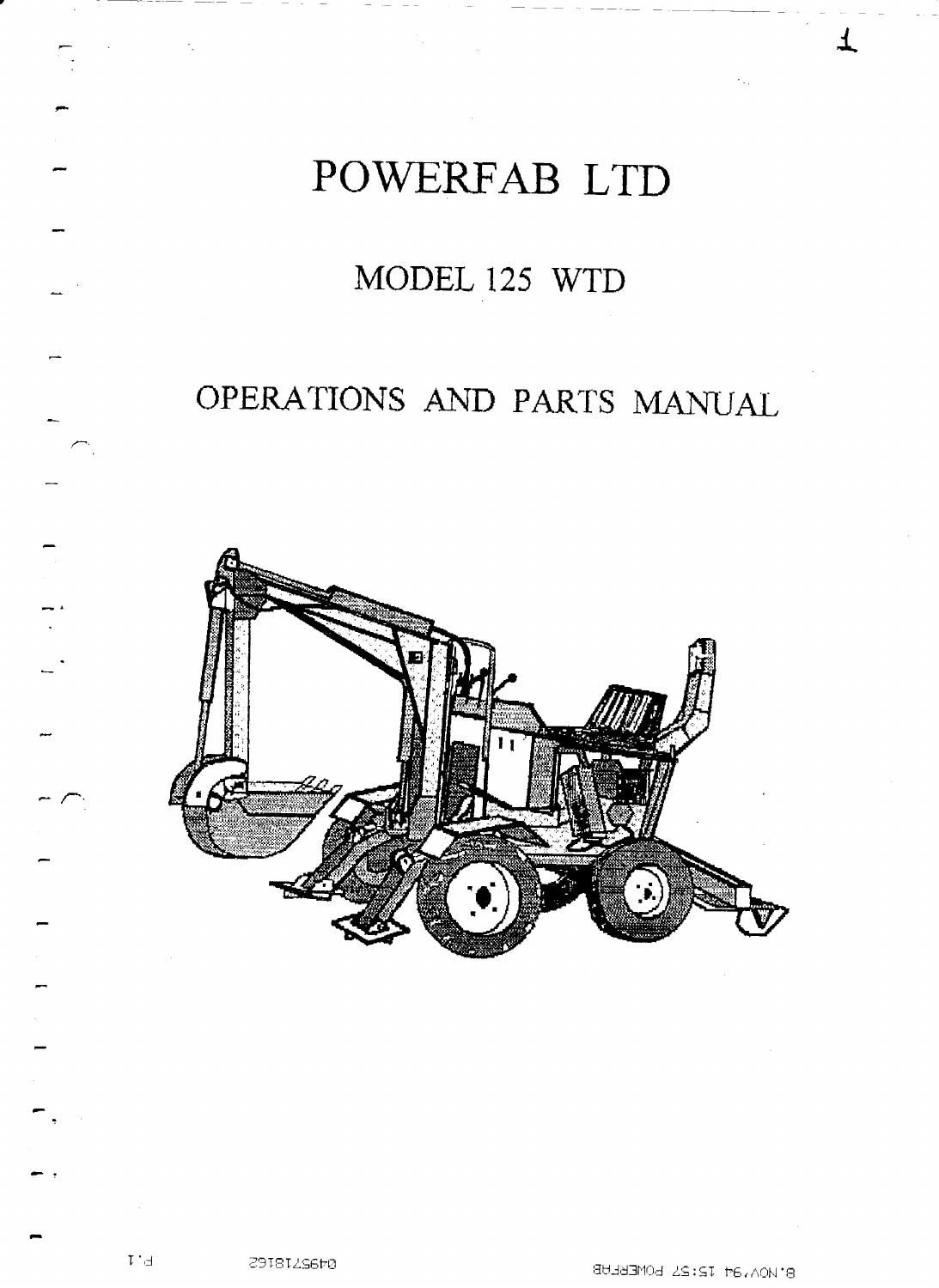## POWERFAB LTD.

# 125 WTD EXCAVATOR **INTRODUCTION**

Before you use the machine check that the components have not been damaged and that there are no oil leaks.

Before operating the machine study the instructions in this manual and familiarize yourself with the controls before starting the engine.There are certain fundamentals which should he applied whatever the skill of the operator.These are mainly concerned with your safety and that of others.

#### ILLUSTRATION I MAJOR COMPONENTS

 $2\overline{)}$ 



**r-** 

a'd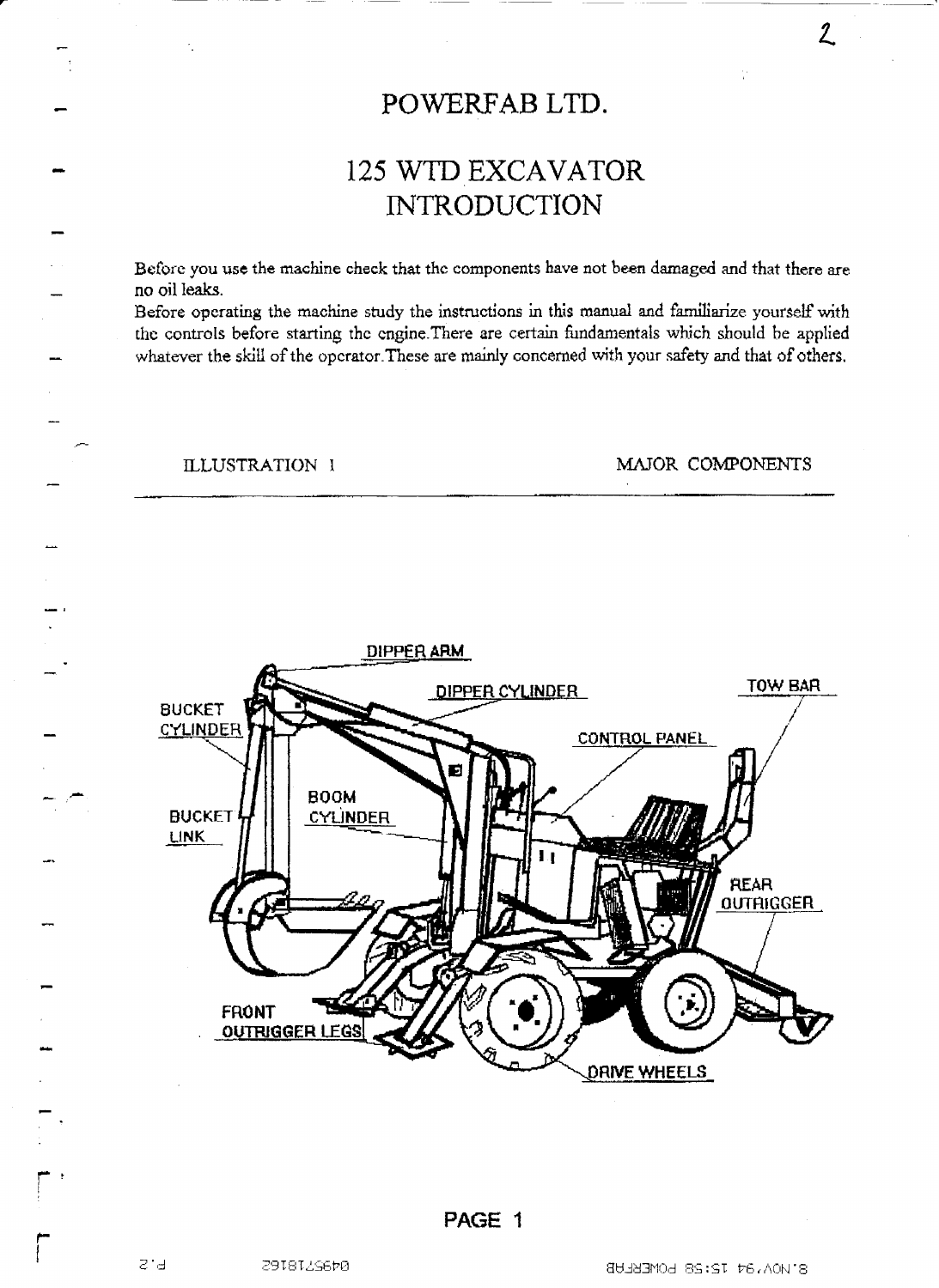$\mathcal{S}$ 

÷.

### **SAFETY PRECAUTIONS**

سير

- **Periodically check that pins are locked in position and that all botts are light.**
- **2. Rest the bucket on the ground when the machine is not in use.**
- **3, Do not work on or under the machine without first lowering the bucket to the ground and making sure the engine is switched off.** 
	- **4. Stop the engine before tilling the hydraulic system.**
- **5. Check frequently for leaks or damage to the hydraulic system.**
- **8. The operating relief valve units have been factory set, NEVER try to adjust them.**
- **7. Do not allow anyone near the machine when the engine is running or when operafing.The operator must never operate the machine while standing to the front, rear or side of it. Never hold onto the control levers when mounting or dismounting the machine.**
- **8. Check for obstructions or buried services before commencing work.**
- **9, Avoid steep gradients and unstable conditions which are likely to affect the stability of the**   $m$ achine. Always carry the bucket low when travelling.
- **10. Do not drive too close to an excavation or ditch. Be sure the surrounding ground has adequate strength to support the weight of the machine and load**
- **11 . It is important that tyres are correctly inflated. The front drive wheel tyres are to be 22 PSI (1.5 bar) for on road use. In extremely soft off road conditions this can be reduced to 12 PSI (0.83 bar). This pressure must be raised again to 22 PSI before again travelling on the road. The rear trail wheels both require to be kept at a constant pressure of 40 PSI (2.75 bar).**
- **12. Whenever stopping lower the rear outrigger until the rear wheels are just off the ground. Then curl the bucket back and drop the boom until the bucket teeth are resting on the ground. The four tap levers (2 either side) must be in the fully forward position.**
- **13. Where front stabilizer legs have been moved to the 'in' position for passing through a narrow opening, they must be repositioned in the 'out' position before commencing the digging cycle when on open ground.**
- **14. if it has been necessary to remove the rear stabilizer foot for access purposes, care must be taken that this is replaced and the bolts fully lightened down before commencing the dig.**
- **15. When trench digging never move forward over the trench. This could cause the trench side to collapse which could take the machine with it Always move backwards over the trench.**
- **18, The operator should never personally inter a deep trench without taking safety precautions against wall collapse. Shutter and support the trench sides in the area where it is required to work.**
- **17. The weight ratio is such that the machine is most efficient when operating with a person whose weight is at least 60 kilos (130 Ibs). Where the operator is below this weight, a ballast may be added to the rear of the machine up to a maximum weight of 45 kilos (100 lbs) to ensure good loading stability.**
- **18. Max speed 31 mph (50 kph) with gross weight of excavator (740 kilos) half kerb weight of the towing vehicle (1480 kilos minimum.**
- **19. After first use of the concrete breaker, the hydraulic tank should be topped up.**
- **20. Always raise the wheels off the ground before digging to avoid damage to the axles. NEVER dig on your drive wheels.**
- **21.A counter weight can be added to the outrigger to give improved stability when driving.**
- **22. it is important that all grease points are lubricated after each 20 hour period.**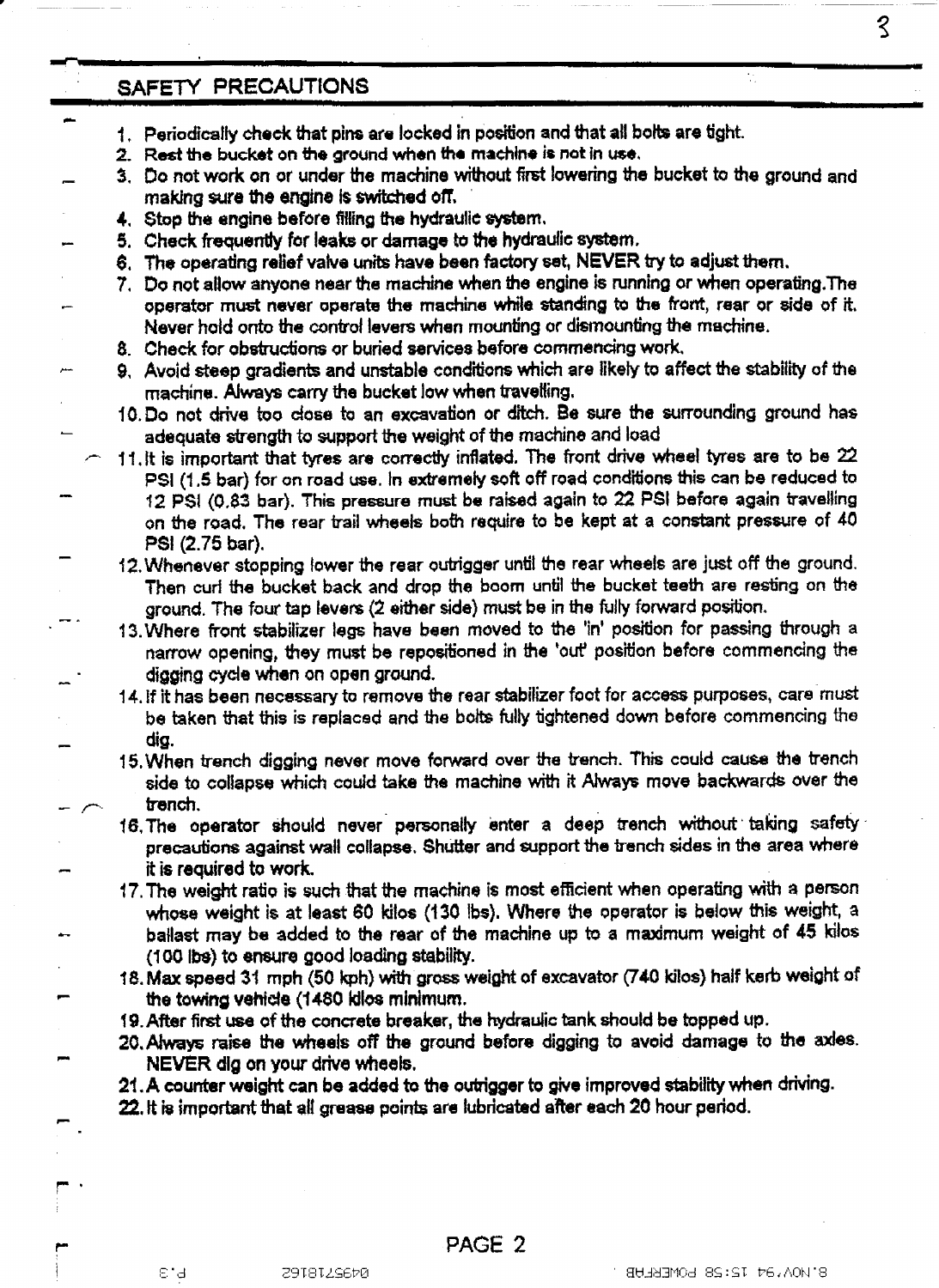## **.GETTING STARTED**

- 1. Either side of the seat are two levers which operate the front and rear outriggers. With those levers in the forward position  $(2, 4)$  select the middle lever on the control panel and raise the front wheels off the ground approximately 50mm (2") by extending the front legs\_ Repeat this operation for the rear wheels with the two levers either side in the backward position (1,3).
	- 2. Select the second lever from the right to extend the boom cylinder, raise the boom and then extend the bucket cylinder to curl the bucket in towards the machine. Select the second lever from the left to extend the dipper arm cylinder to bring the dipper arm close to the machine.
	- 3. Select combined boom and bucket operation by moving the lever diagonally between the two services. Likewise the swing and dipper arm operation can be combined.
- 4. When travelling on the flat, keep the boom, dipper and bucket close to the machine. This will not only give you the greatest stability but will prevent the digging arms and bucket from striking objects while moving.



PAGE 3

þid

4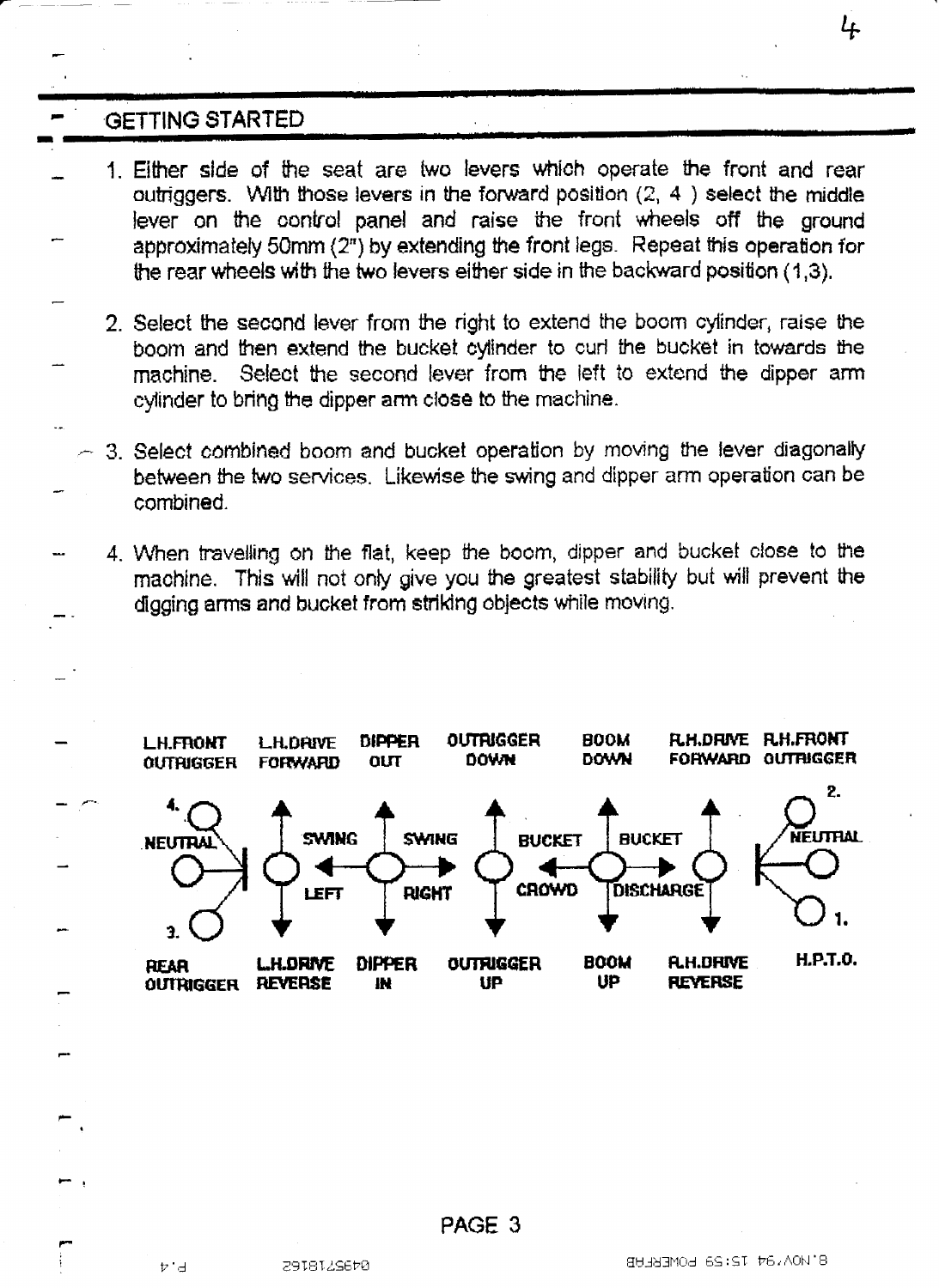#### **EXCAVATING PROCEDURE**

- **Before commencing the excavation,walk over the area;a major danger in excavating is the possibility of striking buried services.lf in doubt ask someone who knows the site,proceed with caution and watch for tell tale signs such as:-**
- **1. Changes of soil texture or color.**
- **2. Patches of gravel or sand.**
- **3. Ceramic tiles or earthenware piping.**
- **4. Plastic marker strips;in some places it is practice to bury them 150mm( 0") above cables.**
- **Always treat such signs with caution and hand dig if neccessary to expose the object.Once exposed do not dig down with the machine to clear it as the comprehensive action of excavating may break or damage it.Where the possibility of buried services exists,it is safer to dig in layers similar to that shown in illustration 10.**
- **Think of your operating sequence in order that you do not dig yourself into a corner or have to cross your own trench.**
- **To commence the dig,position yourself then push the front feet and outrigger down onto the ground until the wheels have risen approximately 50mm( 2" ) off the ground.The machine is now resting on the feet and outrigger.Never dig on the wheels with the feet and outrigger in the raised position.Now curl the bucket back and raise the dipper arm.Then - slowly lower the boom rolling the bucket forward until the bucket teeth are resting on the ground at the required position.To commence digging proceed as shown and as described in illustrations 5 to 10.**
- **The actual digging technique will develop with practice.The boom and bucket control lever and the dipper and swing control lever have been arranged so that you can speed up the . digging cycle by combining certain operations.The boom and bucket cylinders can be operated at the same time by pushing the control lever diagonally between the chosen service functions.**
- **As an example pushing the lever forward and diagonally to the right will lower the boom while the bucket is curling backward in the discharge attitude.Likewise the dipper can be raised or lowered as you swing by operating the control lever in the appropriate diagonal - direction.** 
	- The excavator will go up a 30 degree slope,however care should be taken when travelling **up the steepest slopes that the boom and dipper are extended to about 2 / 3 of its full reach,The bucket teeth must point forward and about 40cm above the ground. This also applies when reversing downhill**
- **When travelling up a gradient avoid sharp tums,do not deviate from a straight line of travel on the steepest gradients.Never turn the excavator accross the direction of travel of the gradient if the angle of the slope is 20 degrees or more.**
- **When travelling down a slope move slowly and maintain a path that is in line with the slope of the gradient,do not make a sharp turn at right angles to the gradient or travel down a slope that is 30 degrees or more.When driving down a slope the boom,dipper and bucket must be centralized and folded in close to the machine.** 
	- **When excavating on a gradient and at right angles to the slope of the gradient a levelling operation should be carried out before digging the trench.**

 $\mathsf{S}$ 

**pm.**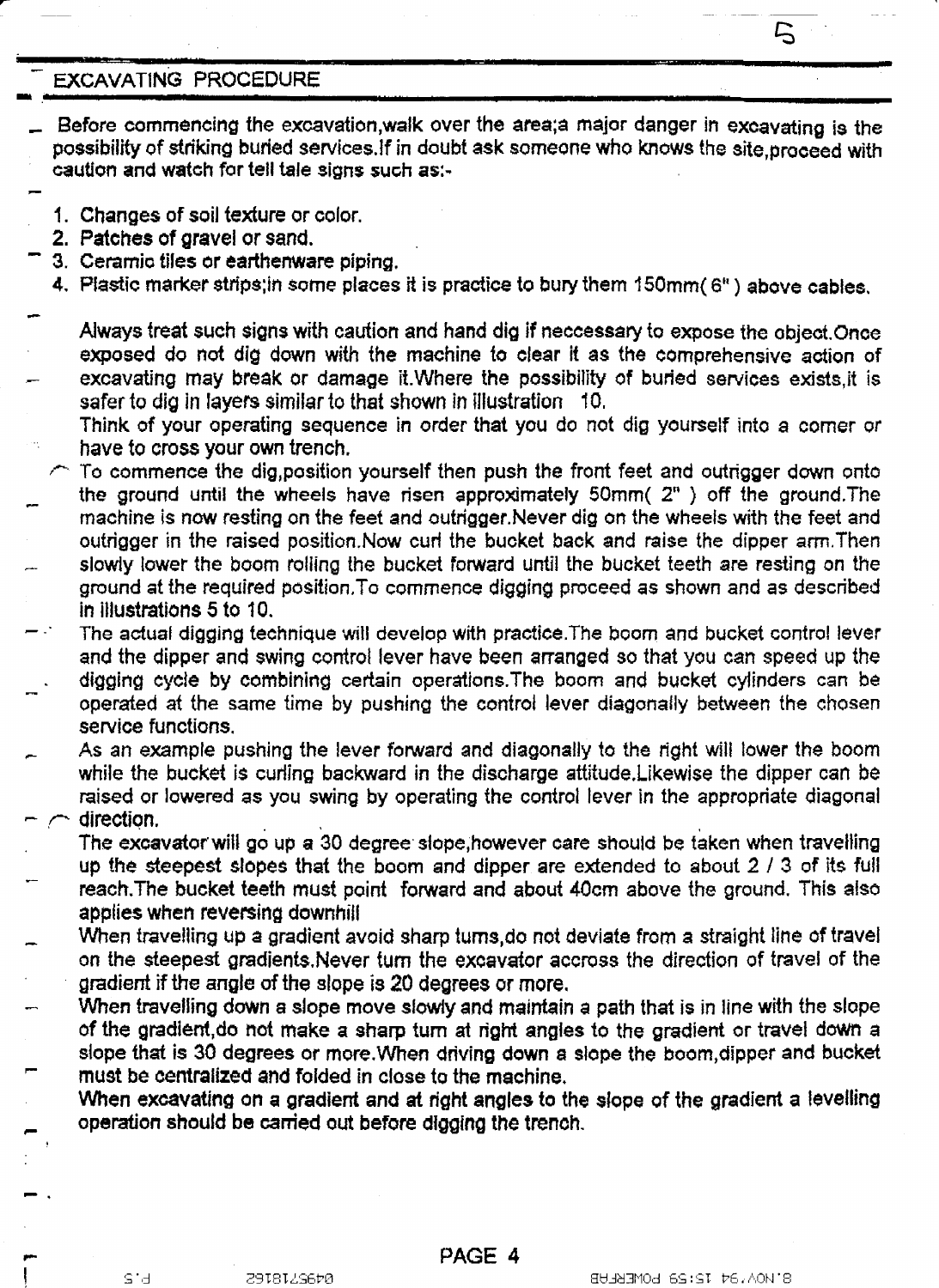



 $\mathbf{I}$ . Enter bucket here to allow for bucket rolling.

 $\mathbf{z}$ Apply dipper pressure and fightly roll the bucket.

3 Allow the boom to follow the bucket rotation.



Lower the boom moving dipper away to keep bucket lip vertical.

- 2. Fully roll the bucket as it reaches bottom.
- $\overline{3}$ . Pull dipper inward 60 cm (2 ft) to deer the back of the bucket.

Gently open the boom lift service to allow natural lift. to the boom,



- Pull the dipper inwards and -
- $\overline{c}$ Gendy roll the bucket to keep the teeth at the comect angle with the bottom of the dig.
- Continue to rot the bucket and lift clear. Move the ı dipper outwards and prepare to dump.

8918129670



 $\mathcal{L}% _{G}$ 

- $\mathbf{1}_{\star}$ Sliding action of bucket compacts earth.
- $\overline{z}$ . Allow bucket roll to bring the bucket cloar - then lift out. Bucket fils in short distance at this point.



- T. Push dioper away and at the same time -
- $\overline{z}$ Rall the bucket inward keeping it level with the bottom of the dig.



- ĩ., On subsequent "pitches" work to the bottom of the dig in layers.
- $2,3$ . Layer thickness depends upon material density.

PAGE 5

 $\ddot{ }$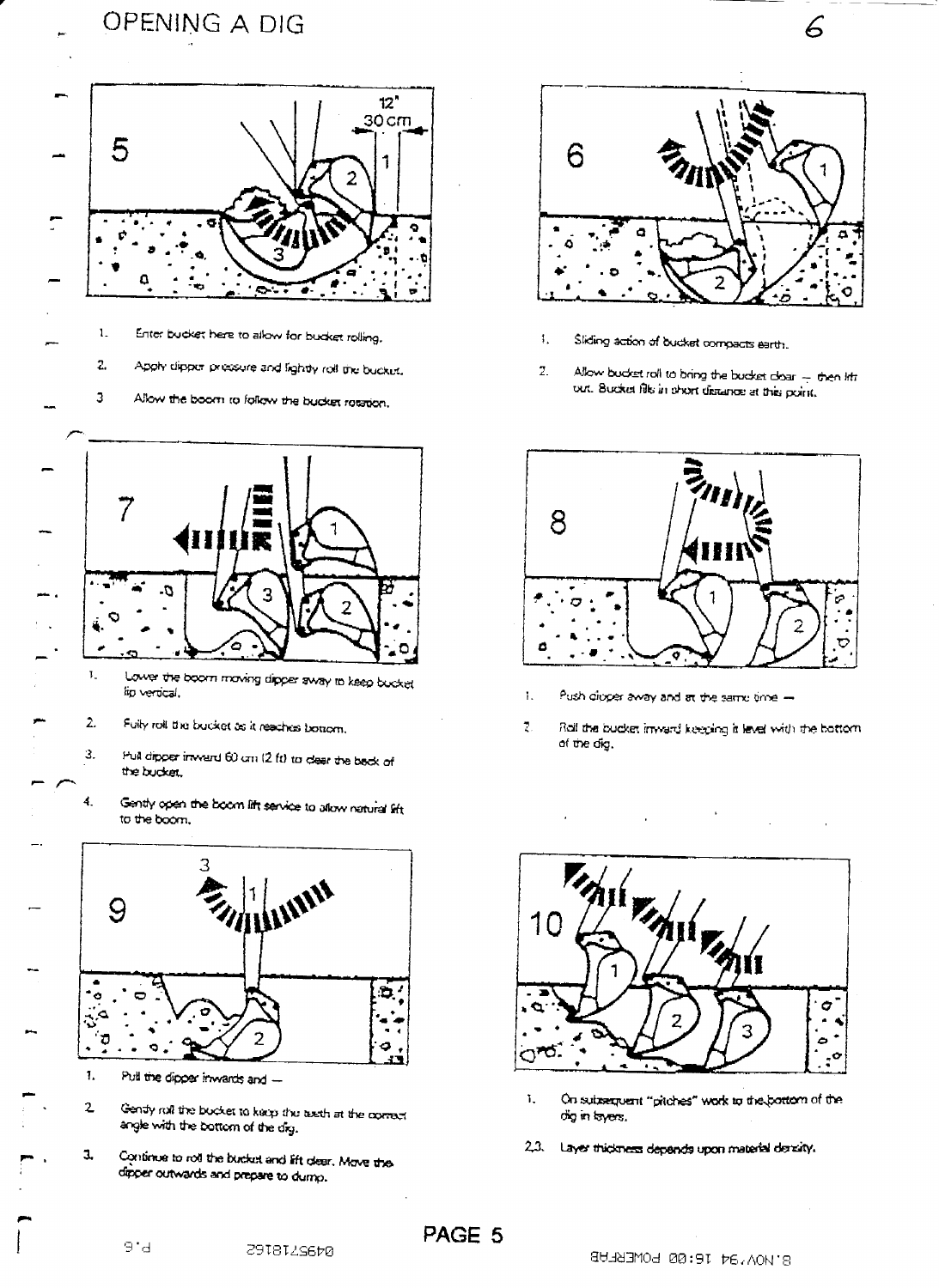## MAINTENANCE

1. Check that the pins are secure and all bolts are tight after the first 10 hours of operation and at 50 hour intervals thereafter\_

mllaammup IMMO.

- 2. Check the hydraulic oil tank level periodically and check hydraulic hoses, cylinders and connections for oil leaks.
- 3. Replace the return fine filter element and hydraulic tank strainer after 20 hours use. Replace them again after each suceeding 250 hours of operation. Clean the strainer mesh with petrol, making sure that it is perfectly dry before replacing ft.
- 4, Make sure that the correct lubricants are used; they are:-

| a. Engine Oil       | Rimula x oil 10 w/ 30<br>Rimlex oil 15/40 | Kubota Petrol<br>diese! |
|---------------------|-------------------------------------------|-------------------------|
| b. Hydraulic system | Shell Tellus oil 37                       |                         |
| c. Grease Points    | Shell Retinax Grease 'A'                  |                         |
|                     |                                           |                         |

- 5. Apply the grease through the grease nipples after each 20 hour period of operation\_
- 6. Refer to the engine manual for this machine and carry out service procedures described\_